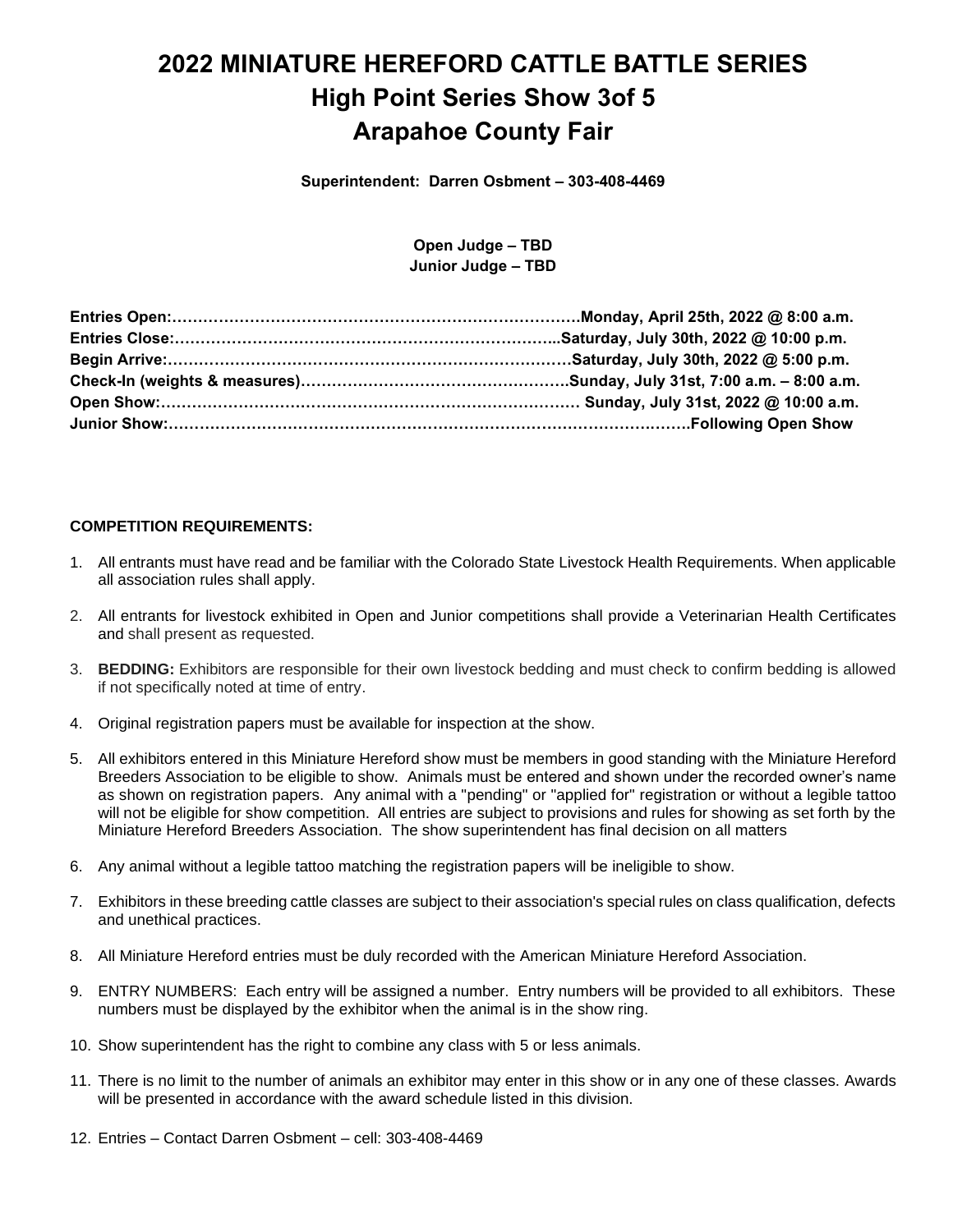# **OPEN MINIATURE HEREFORD**

|               | <b>DEPARTMENT Livestock</b> | <b>DIVISION - Miniature Hereford</b> |
|---------------|-----------------------------|--------------------------------------|
|               | Entry Fee \$40.00 per entry |                                      |
|               |                             |                                      |
| <b>CLASS#</b> | <b>FEMALES</b>              | <b>PREMIUM</b>                       |
|               |                             |                                      |
|               |                             |                                      |
|               |                             |                                      |
|               |                             |                                      |

| <b>CLASS#</b> | <b>Example 2018 STEERS</b> | <b>PREMIUM</b> |
|---------------|----------------------------|----------------|
|               |                            |                |
|               |                            |                |
|               |                            |                |
|               |                            |                |
|               |                            |                |
|               |                            |                |

|    | <b>AWARD SCHEDULE:</b>                                                                | 1st | 2nd 3rd | 4th | 5th | 6th |  |  |
|----|---------------------------------------------------------------------------------------|-----|---------|-----|-----|-----|--|--|
| A: | Ribbons by Arapahoe County Fair - Paid for by Miniature Hereford Cattle Battle Series |     |         |     |     |     |  |  |

B: Rosette by Arapahoe County Fair – Paid for by Miniature Hereford Cattle Battle Series

C: Banner Award by Miniature Hereford Cattle Battle Series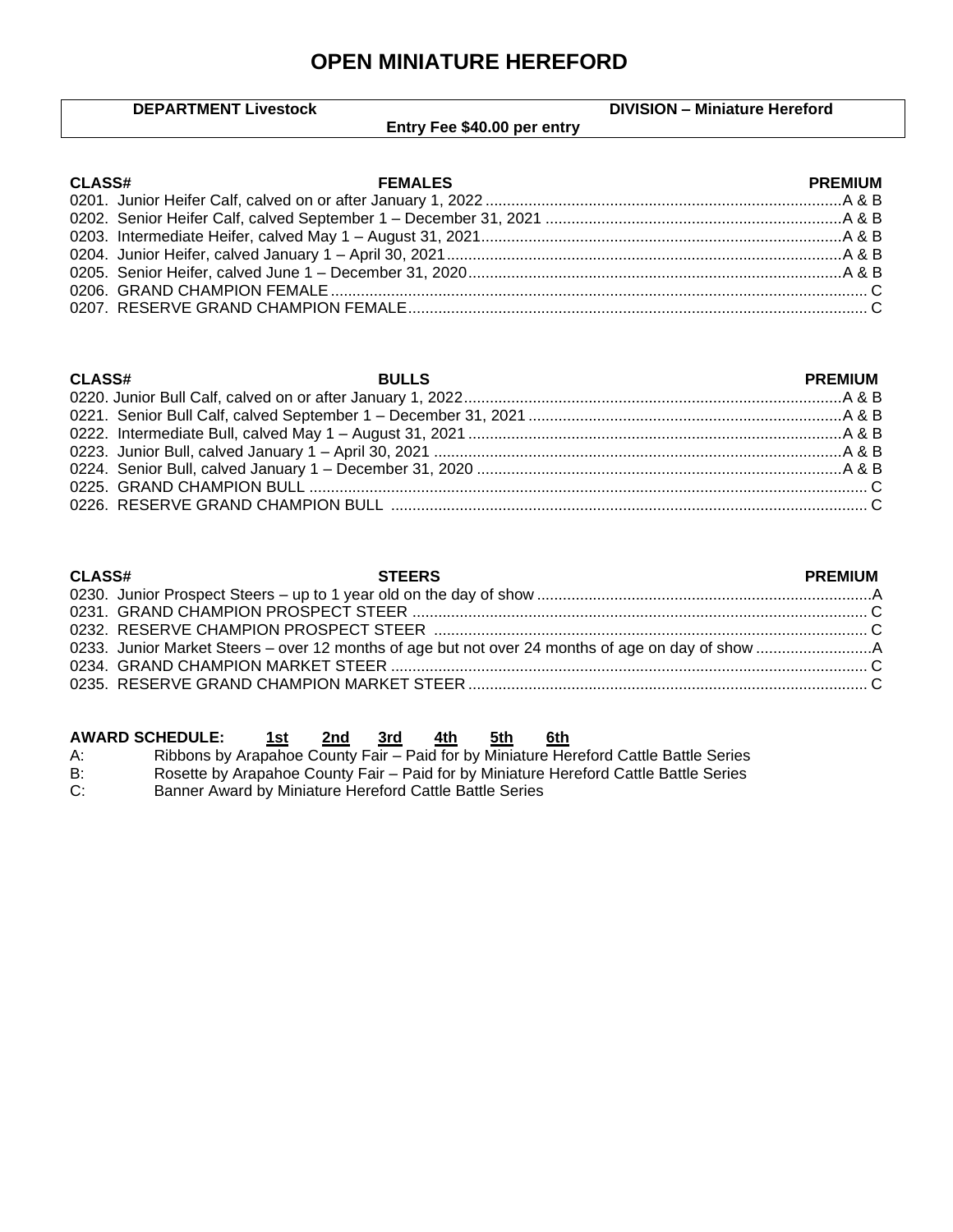### **JUNIOR MINIATURE HEREFORD**

 $\mathsf{l}$ 

|               | <b>DEPARTMENT Livestock</b>                         | <b>DIVISION Miniature Hereford</b> |
|---------------|-----------------------------------------------------|------------------------------------|
|               | Entry Fee \$40.00 per entry                         |                                    |
|               |                                                     |                                    |
| <b>CLASS#</b> | <b>FEMALES</b>                                      | <b>PREMIUM</b>                     |
|               |                                                     |                                    |
|               |                                                     |                                    |
|               |                                                     |                                    |
|               |                                                     |                                    |
|               |                                                     |                                    |
|               |                                                     |                                    |
|               |                                                     |                                    |
|               |                                                     |                                    |
| <b>CLASS#</b> | <b>BULLS</b>                                        | <b>PREMIUM</b>                     |
|               |                                                     |                                    |
|               |                                                     |                                    |
|               |                                                     |                                    |
|               |                                                     |                                    |
|               |                                                     |                                    |
|               |                                                     |                                    |
|               |                                                     |                                    |
|               |                                                     |                                    |
|               |                                                     |                                    |
| <b>CLASS#</b> | <b>STEERS</b>                                       | <b>PREMIUM</b>                     |
|               |                                                     |                                    |
|               |                                                     |                                    |
|               |                                                     |                                    |
|               |                                                     |                                    |
|               |                                                     |                                    |
|               |                                                     |                                    |
|               |                                                     |                                    |
| <b>CLASS#</b> | <b>SHOWMANSHIP</b>                                  | <b>PREMIUM</b>                     |
|               | 0401. Pre-Junior Showmanship (3-7 years of age)     |                                    |
|               |                                                     |                                    |
|               |                                                     |                                    |
|               |                                                     |                                    |
|               | 0404. Junior Showmanship (8-11 years of age)        |                                    |
|               |                                                     |                                    |
|               |                                                     |                                    |
|               | 0407. Intermediate Showmanship (12-15 years of age) |                                    |
|               |                                                     |                                    |
|               |                                                     |                                    |
|               |                                                     |                                    |
|               | 0410. Senior Showmanship (16-21 years of age)       |                                    |
|               |                                                     |                                    |
|               |                                                     |                                    |

#### **AWARD SCHEDULE: 1st 2nd 3rd 4th 5th 6th**

A: Ribbons by Arapahoe County Fair – Paid for by Miniature Hereford Cattle Battle Series

B: Rosette by Arapahoe County Fair – Paid for by Miniature Hereford Cattle Battle Series

C: Banner Award by Miniature Hereford Cattle Battle Series